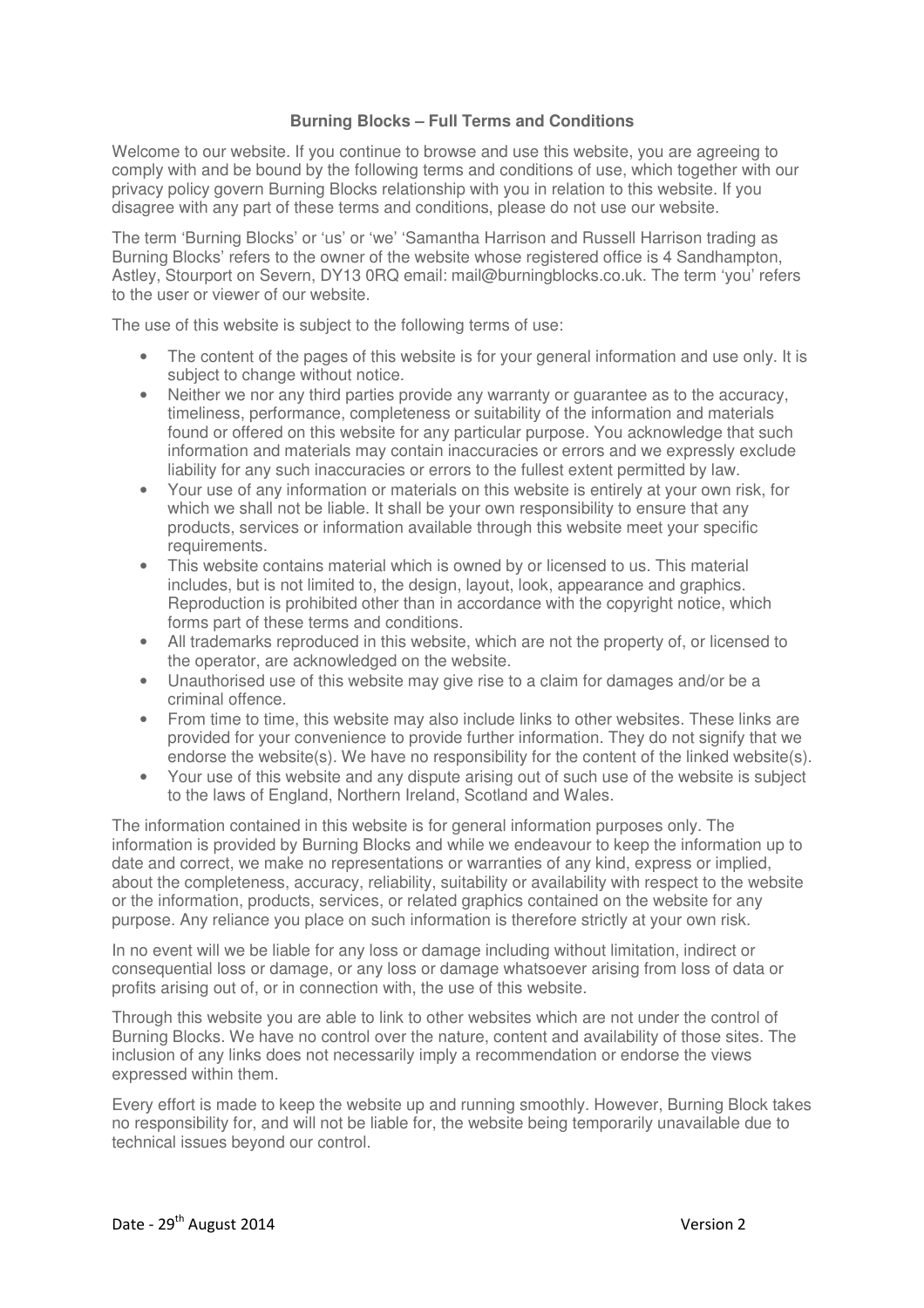## **Privacy**

This privacy policy sets out how Burning Blocks uses and protects any information that you give Burning Blocks when you use this website.

Burning Blocks are fully committed to ensuring that your privacy is protected. Should we ask you to provide certain information by which you can be identified when using this website, then you can be assured that it will only be used in accordance with this privacy statement.

Burning Blocks may change this policy from time to time by updating this page. You should check this page from time to time to ensure that you are happy with any changes.

We do not hold any information regarding our customer's financial details. We do not share or pass on any customer information with a third party. No other companies or organisations are able to access any of our customer files or data.

All transactions via our website are handled by Sage Pay or Paypal. This means that sensitive information is kept private and you will have greater protection against fraud. We cannot accept responsibility, if through no fault of our own, these details are intercepted and used by a third party.

#### **Security**

We are committed to ensuring that your information is secure. In order to prevent unauthorised access or disclosure, we have put in place suitable physical, electronic and managerial procedures to safeguard and secure the information we collect online.

In addition to the above, credit card details are entered on a secured page and that they are transferred using SSL or another technology, we use Sage Pay to collect/process transaction information, their security policy is available at http://www.sagepay.co.uk/policies/security-policy

#### **Links to other websites**

Our website may contain links to other websites of interest. However, once you have used these links to leave our site, you should note that we do not have any control over that other website. Therefore, we cannot be responsible for the protection and privacy of any information which you provide whilst visiting such sites and such sites are not governed by this privacy statement. You should exercise caution and look at the privacy statement applicable to the website in question.

## **Delivery**

Burning Blocks will endeavour to comply with any delivery date or period agreed with the customer, but shall be under no liability for any delay in delivery caused or contributed by any fire, industrial dispute pertaining to obtaining materials, accident breakdown, force majeure or any other occurrence or circumstances beyond the control of the Company.

Any agreed delivery date or quoted delivery date shall run from the date that the Company accepts the customer's order.

Delivery is made using palletline network who deliver to the kerbside and or as close to the property as is possible, pallets are delivered on tail lift and pallet truck solutions. If you have delivery restrictions such as narrow access, gravel drive or soft delivery please advise in advance so we might arrange a 7.5 tonne truck for easy access.

Please note:- Pallets cannot be moved across gravel, grass, soft ground or hills / inclines using pallet trucks.

## **Cancellation/Returns/Refunds**

Orders may be cancelled at any time prior to collection from our warehouse. Burning Blocks will refund the full cost of the transaction at this stage if requested. Once the products have left our warehouse you can still cancel your order but will incur the full cost of product retrieval.

Any returns will be made at the customers cost unless otherwise agreed within 14 days of the order being received. We will refund the cost of any unopened bags in a saleable condition; these must have been stored in a dry environment.